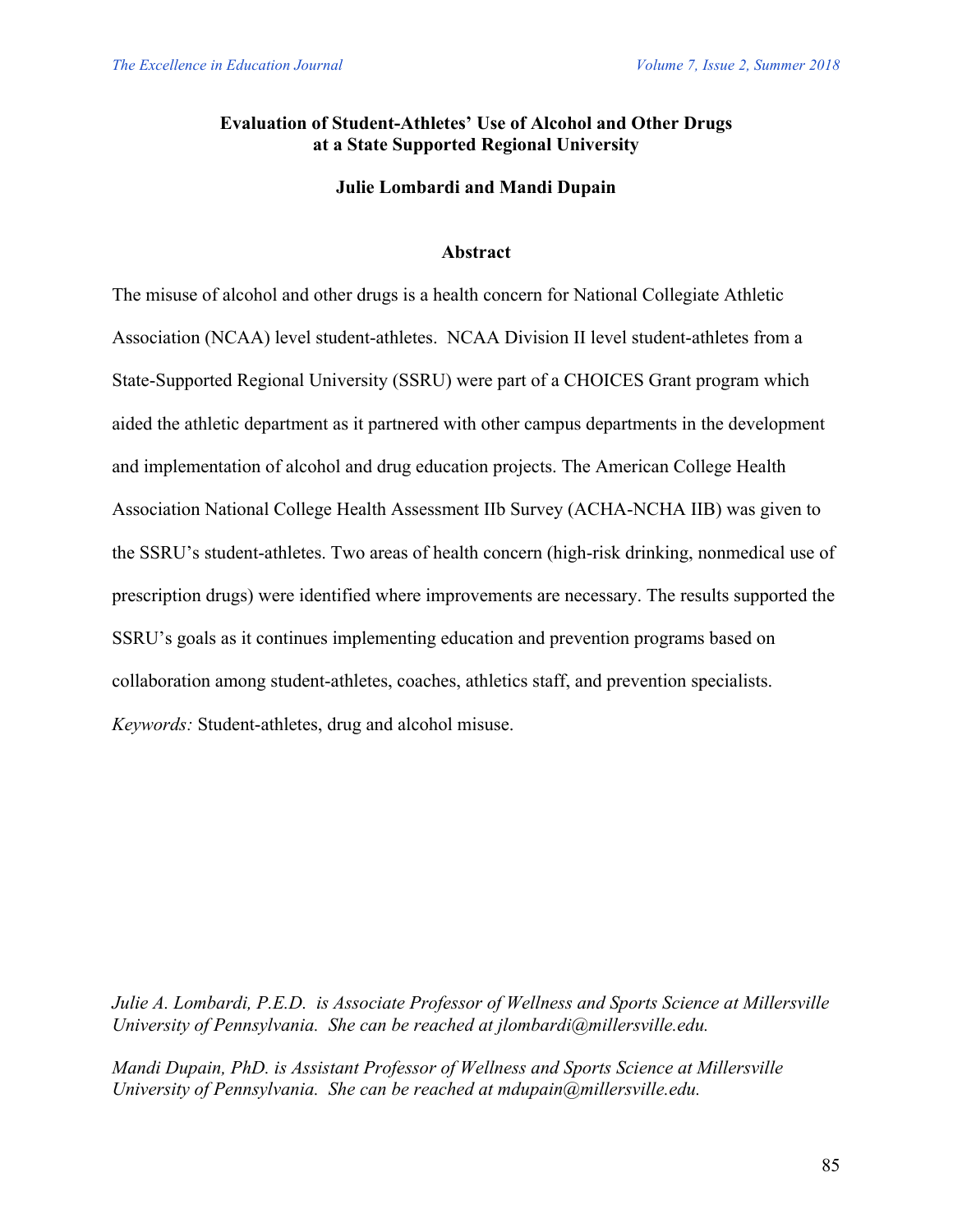The use and misuse of alcohol and other drugs by student-athletes at institutions of higher learning is a well-documented problem warranting best practices and model programs to be outlined by the U.S. Department of Education Office of Safe and Drug-Free Schools (2008). Alcohol is listed as the most widely used drug (Green, Uryasz, Petr, & Bray, 2001), followed by marijuana (Greene, et al., 2001). Alcohol and marijuana use is reported to be highest among Division 3 student-athletes (Green, et al., 2001) when compared to Division 1 and Division 2 athletes.

The purpose of this study was to analyze the percent of targets achieved for five (5) student objectives from two (2) of the eleven (11) Topic Areas of Healthy Campus 2020 (American College Health Association, 2016) (see Table 1). Healthy Campus 2020 is a framework to support campuses in improving the health of their students, staff and faculty (American College Health Association, 2016). The student objectives chosen for critical review were based on Healthy Campus 2020 topics under the student objective "Substance Abuse" relevant to Domain 3: Physical Conditioning: Standard 14 of the National Association for Sport and Physical Education Coaching Standards: Be an advocate for drug-free sport participation and provide accurate information about drugs and supplements (NASPE, 2006). The topic of particular focus was "Substance Abuse" which specifically speaks to the Level 1 NASPE Coaching Standard for Domain 3, Standard 14: Make clear to all athletes the established, negative consequences of using a banned substance, alcohol, tobacco, and other drugs as they relate to team rules, program policies, the law, and overall health (NASPE, 2006). The assessment of these behaviors will be used to plan and enhance educational programming sessions and interventions for this specific population to increase healthy behaviors and choices and reduce risky behaviors that might hinder educational and athletic progress.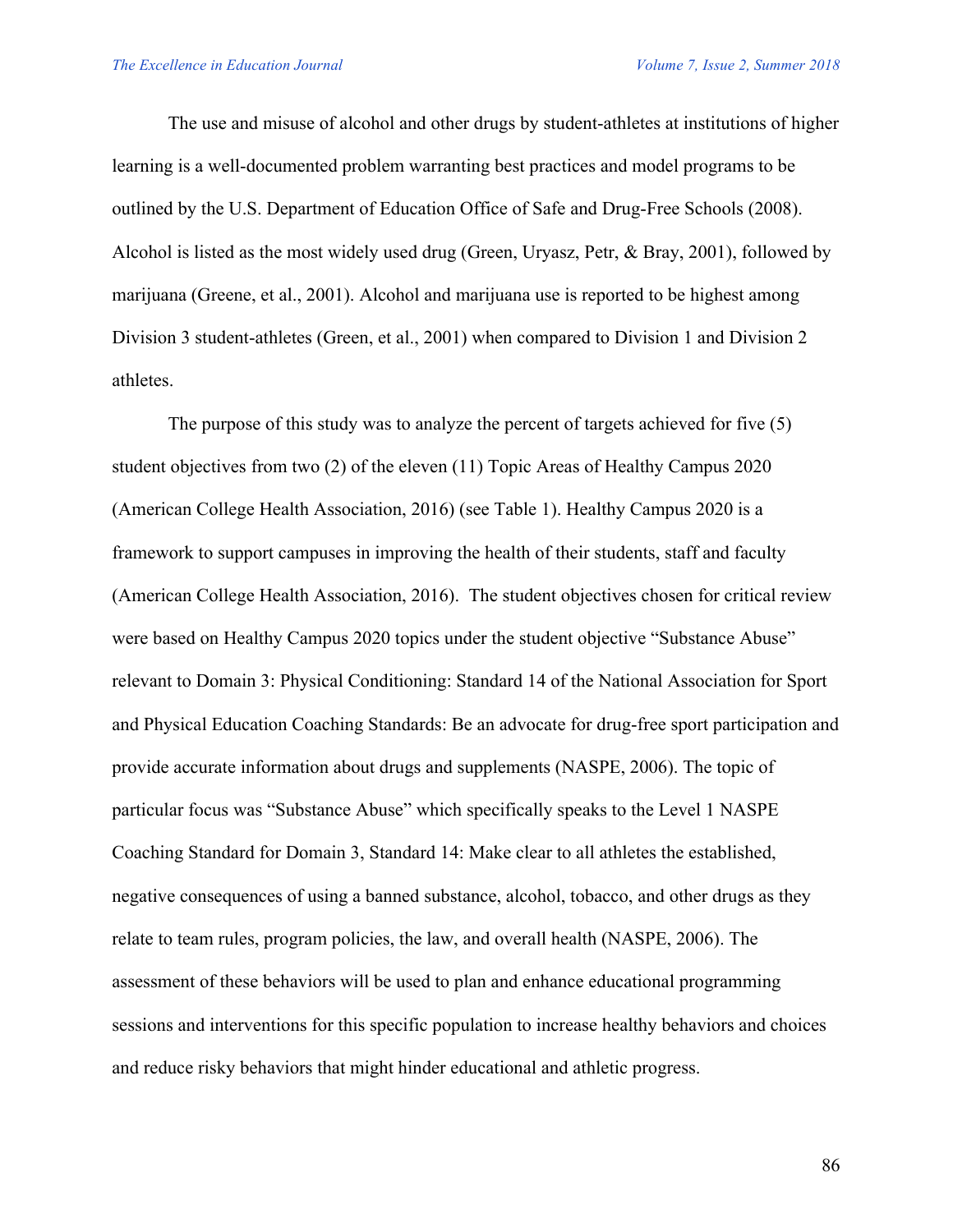The State Supported Regional University (SSRU) is a public institution with an undergraduate enrollment of approximately 7,000 and a student body that is approximately 75% white, 9% Black or African-American, and 8% Hispanic/Latino (see Table 2). Since 2013, a stronger effort was made by the SSRU to educate student-athletes about the risks involved with the misuse of alcohol and other drug issues. In this effort, the SSRU applied for and was awarded funding for NCAA CHOICES; a grant program for NCAA member institutions to integrate athletics departments into campus wide-efforts to reduce alcohol abuse.

#### **Literature Review**

The proportion of students who report using marijuana (pot, weed, hashish, hash oil) is the first student objective area our study compared under the Substance Abuse topic of Healthy Campus 2020. For student-athletes of both genders, being white, being past-year cigarette smokers, having higher sensation-seeking scores, and having exaggerated perceptions of student use norms were all associated with past-year marijuana use (Buckman, Yusko, Farris, White, & Pandina, 2011). Results of Buckman et al.'s (2011) preliminary study suggests that studentathletes appear to be particularly motivated to use marijuana because of its enhancement or pleasurable properties.

The proportion of students who reported engaging in high risk drinking of alcoholic beverages within the last two weeks is the second student objective area our study compared in the Substance Abuse topic area of Healthy Campus 2020. Wechsler, Davenport, Dowdall, Grossman, and Zanakos (1997) found that students involved in college athletics engaged in binge drinking (heavy, episodic alcohol consumption) more often than students not involved in athletics, but were less likely to be cigarette smokers or marijuana users. The strongest predictors of binge drinking among students involved in athletics were residence in a fraternity or a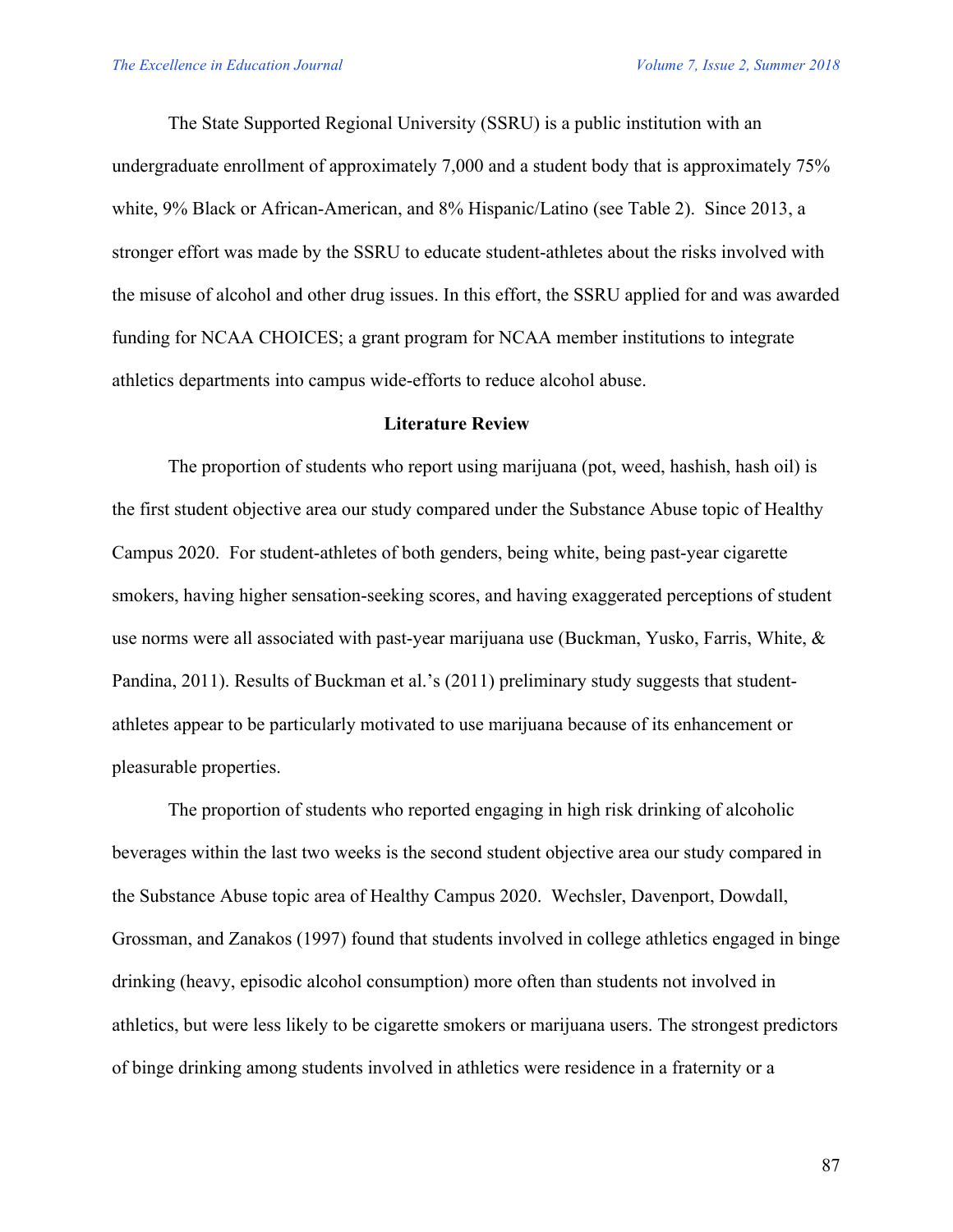sorority, a party lifestyle, engagement in other risky behaviors, and previous binging in high school (Wechsler et al., 1997). Other findings indicate that athletes are more likely to report binge drinking, in part, because they view alcohol use as being more normative (Ford, 2007). With the increased use and acceptance of energy drinks, Woolsey, Waigandt, and Beck (2010) found student-athletes who combined energy drinks and alcohol consumed significantly more alcohol and had riskier drinking habits than student-athletes who used alcohol only.

The National Collegiate Athletic Association (NCAA) has indicated progress in the alcohol abuse arena. In 2013, the NCAA surveyed roughly 21,000 student-athletes regarding their substance use habits as part of an ongoing assessment conducted every four years (Rexroat, 2014). In 2009, 63% of male student-athletes reported drinking more than five drinks in a sitting. Interestingly, by 2013 that male student-athlete statistic had dropped to 44%. Female studentathletes reported a smaller, but still significant, decline in excessive drinking, with 33% reporting drinking four or more drinks, down from 41%. While excessive drinking is down, about 80% of student-athletes reported using alcohol within the past year, which is on par with the rate among the general collegiate population (Rexroat, 2014). Student-athletes are shown to be at greater risk for abusing alcohol and they experience more frequent negative consequences (Brenner & Swanik, 2007).

Drinking is not harmless and is among the most serious public health problems of American college students (Hingson, Zha & Weitzman 2009). Student-athletes with the heaviest drinking patterns are 6.15 times more likely to experience unintentional alcohol-related injuries, including those that may be season- or career-ending (Brenner, Metz & Entriken, 2014). Studentathletes' heavy drinking can result in a "hangover effect" which may reduce athletic performance by 11.4% (O'Brien & Lyons, 2000). Male student-athletes also reported drinking significantly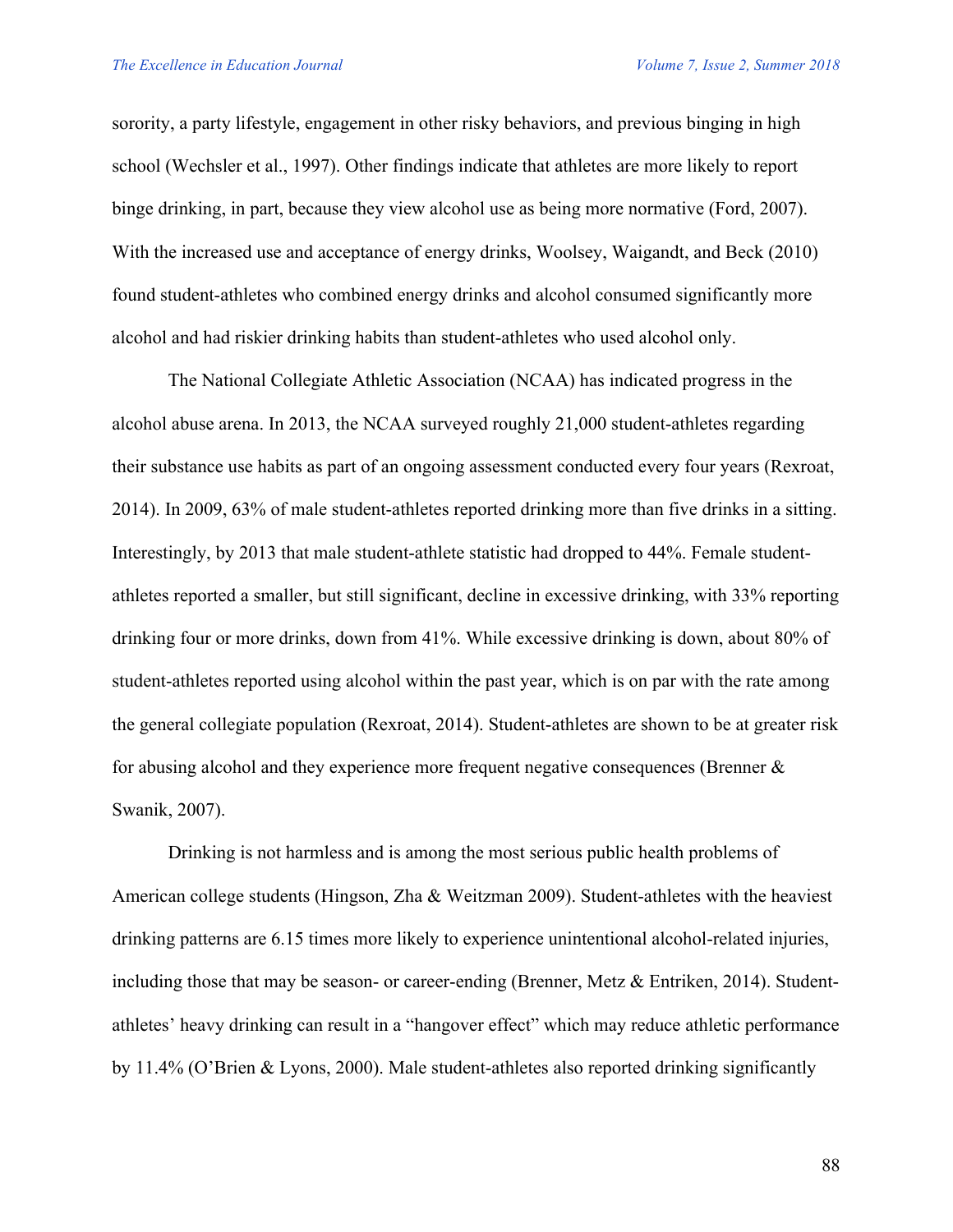more drinks on their heaviest day in the last year (Yusko, Buckman, White & Pandina, 2008) while female student-athletes reported consuming alcohol significantly less frequently over the past month (Yusko, et al., 2008).

The proportion of students who report nonmedical use of prescription drugs within the last 12 months is the third student objective area our study compared in the Substance Abuse topic area of Healthy Campus 2020. Ford (2008) analyzed data from 2001 and the results indicate that student-athletes are less likely to report nonmedical prescription drug use. There is more interest in performance enhancing drugs; athletes use ephedrine and amphetamines to boost metabolism and endurance (Tokish, Kocher & Hawkins, 2004), nutritional supplements and weight loss products to control weight and improve health (Froiland, Koszewski, Hingst & Kopecky, 2004), and prescription painkillers (used with or without a valid prescription) to mask injury (Tricker, 2000). The use of nutritional supplements is common (Froiland, et al., 2004) and the use of painkillers is evident in a sizeable subset of student-athletes (Froiland, 2004). Velez, Quyen, Austic, Boyd, and McCabe (2015) found indications that there is an association between previous involvement in interscholastic sports and prescription opioid use and misuse. Male student-athletes were significantly less likely to report cigarette, smokeless tobacco, marijuana, cocaine or crack, hallucinogens, methamphetamines, and prescription drug (without prescription) use during their athletic season compared with off-season use (Yusko, 2008); and female student-athletes were significantly less likely to report use of cocaine or crack, hallucinogens, prescription drugs without a prescription, and weight-loss products in-season versus offseason (Yusko, 2008).

The proportion of students who report driving after consuming any alcohol is the fourth student objective area our study compared in the Substance Abuse topic area of Healthy Campus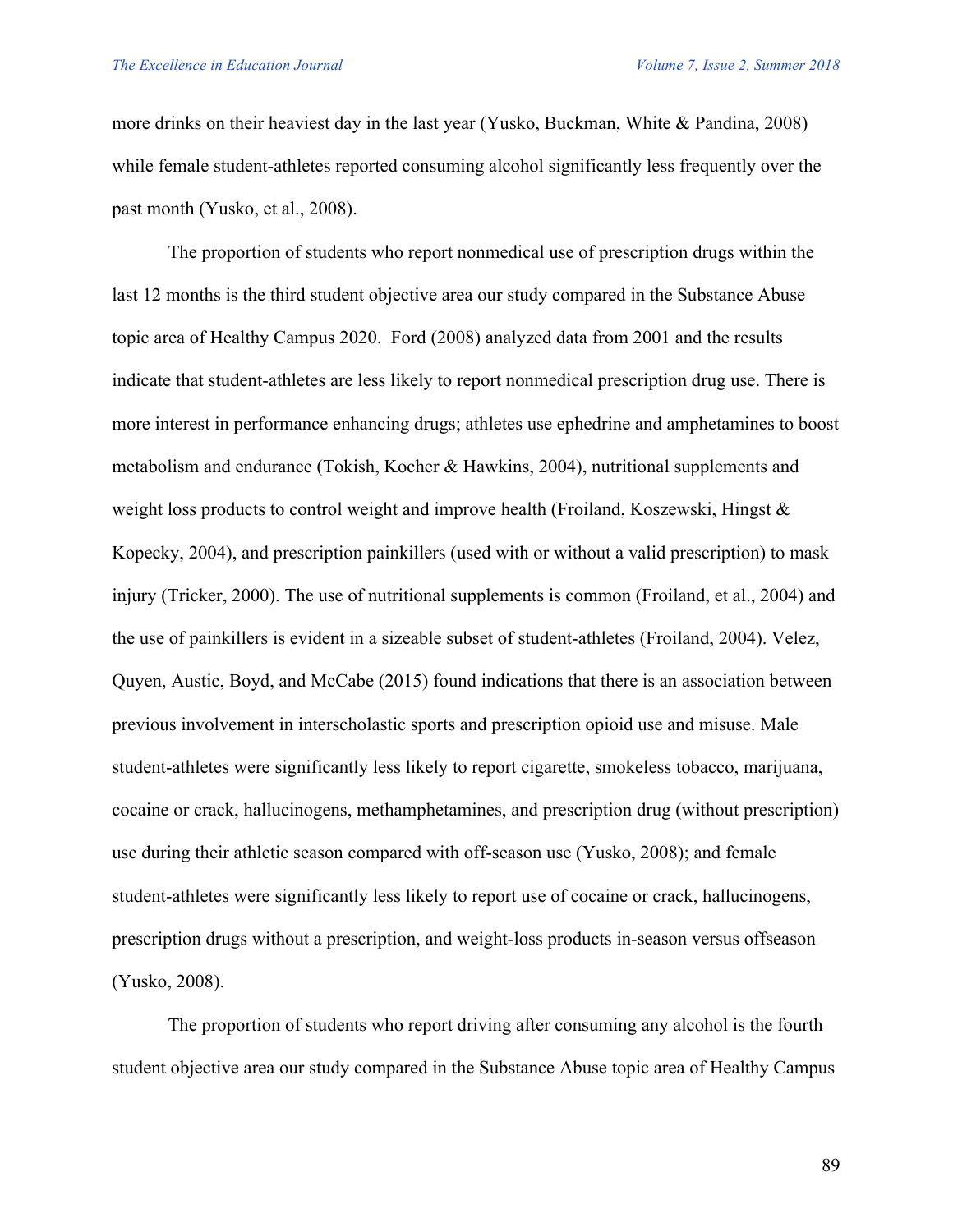2020. Despite widespread prevention efforts, approximately 3.4 million (30%) college students report driving after drinking alcohol (Hingson et al., 2009). College students are more likely to drive after drinking than their same-aged peers who do not attend college (Paschall, 2003). Students who reported consuming alcohol mixed with energy drinks were more than twice as likely to report riding with an intoxicated driver (O'Brien, McCoy, Rhodes, Wagoner, & Wolfson, 2008). O'Brien, et. al's (2008) results suggest that the association of energy drink ingestion with alcohol on driving a car under the influence was heightened at lower levels of alcohol consumption. One piece of positive data indicates that during a study by Teeters, Borsari, Martens, and Murphy, (2015), counselor-administered brief motivational interventions that include descriptive normative feedback were associated with significant reductions in alcoholimpaired driving compared with controls.

The proportion of students who report receiving information on alcohol and other drug use from their institution is the fifth student objective our study compared. This student objective resides in the Health Communication topic area of Healthy Campus 2020. In 2010, The Office of Safe and Drug-Free Schools at the U.S. Department of Education published a document summarizing the fundamental parts of effective campus-based alcohol and other drug abuse prevention practices (2010). This document highlights communication as the core of prevention efforts: formal social norms campaigns, community/campus meetings, printed and electronic newsletters, posters, flyers, calendars, web-sites, videos, and curriculum infusion (U.S. Department of Education, 2010). Results from a study by Hoffman, Pinkleton, Austin, and Reyes-Velazquez (2014) suggest that colleges should consider social, cultural, and cognitive factors when organizing and planning alcohol education programming.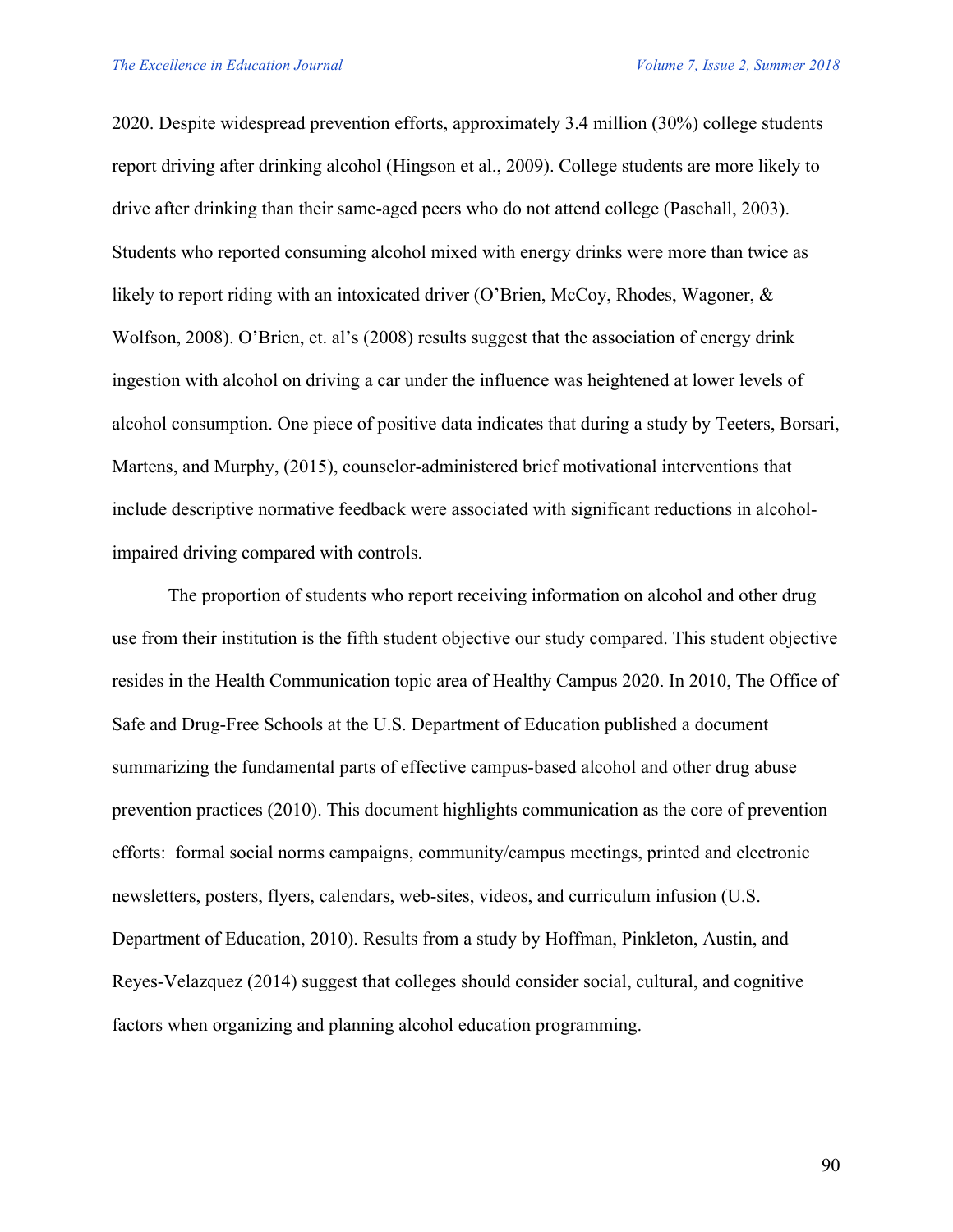The literature indicates that NCAA level student-athletes report misusing alcohol and other drugs which emphasizes the necessity for more intentional efforts for alcohol and other drug education and prevention programming. In an effort to be more intentional in their prevention and education efforts, the SSRU participated in the American College Health Association's National Collegiate Health Assessment IIb (ACHA-NCHA, 2015).

#### **Method**

During the spring of 2016, one hundred and eighty-nine (189) student-athletes from the National Collegiate Athletic Association (NCAA) Division II level SSRU program filled out the American College Health Association-National College Health Assessment (ACHA-NCHA) IIb online survey. The student-athlete population was either in the 18 to 20-year-old age range (67%) or in the 21 to 24-year-old age range (33%). Females identified as 57.1% of the surveyed student-athlete population which is very similar to the total SSRU female population of 55.7%. Males identified as 42.9% of the surveyed student-athlete population which is also similar to the total SSRU male population of 44.3 % (see Table 2). The surveyed student-athlete population was unduplicated as the survey was administered by an e-mail invitation which was sent to all undergraduate email addresses of currently registered undergraduate students at the SSRU. The email announcement included a link to the ACHA-NCHA IIb survey. Multi-sport studentathletes would only be sent one link to the survey. All student-athletes at the SSRU were part of the NCAA CHOICES grant program integrating the athletics department into campus wideefforts to reduce alcohol abuse.

Students consented and voluntarily participated in the survey which they had the right to refuse at any time. The incentive given to complete the survey included five dollars on their university account for the first 50 students and their emails were entered into a drawing for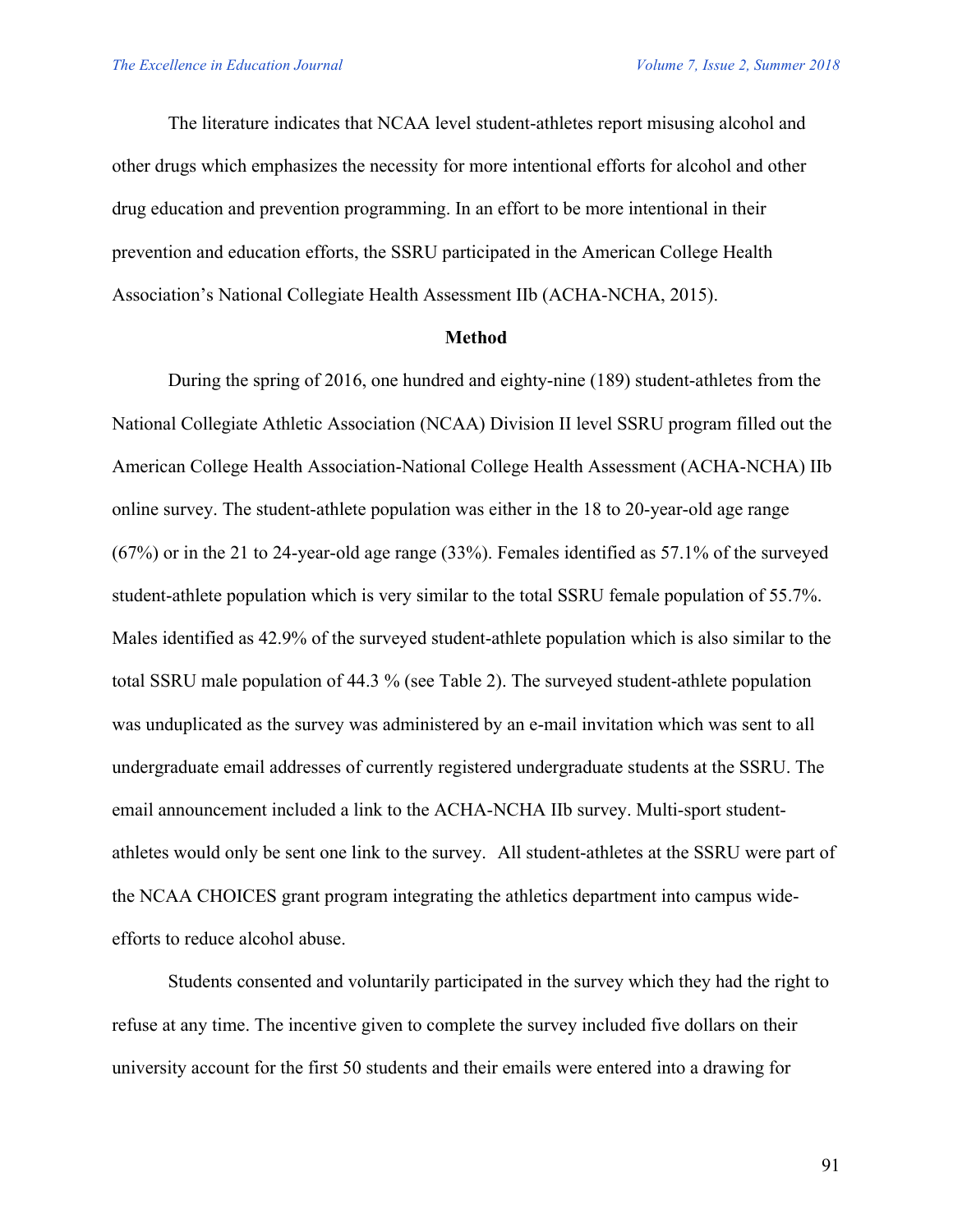electronics. The confidential survey required about 30 to 40 minutes to complete. Students' email addresses or names were not attached to their response.

#### **Results**

#### **Healthy Campus 2020 Topic: Substance Abuse**

**Student-Athlete objective:** Reduce the proportion of students who report using marijuana (pot, weed, hashish, hash oil) within the last 30 days. The Healthy Campus 2020 target is set at 15.30% and the SSRU's student-athletes' results were at 12.10%. This is a 20.9% difference and indicates that the SSRU is already below the healthy Campus 2020 target.

**Student-Athlete objective:** Reduce the proportion of students who report engaging in high-risk drinking of alcoholic beverages within the last two weeks. The Healthy Campus 2020 target is set at 31.60% and the SSRU's student-athletes' results were 48.06%. This is a 53.8% difference and indicates that the SSRU is above the Healthy Campus 2020 goal.

**Student-Athlete objective**: Reduce the proportion of students who report nonmedical use of prescription drugs within the last 12 months. The Healthy Campus 2020 target is set at 13.8% and the SSRU's student-athletes' results are at 17.9%. This is a 29.7% difference and indicates that the SSRU is above the Healthy Campus 2020 target.

**Student-Athlete objective**: Reduce the proportion of students who report driving after consuming any alcohol within the last 30 days. The Healthy Campus 2020 target is set at 16.1% and the SSRU's student-athletes' results are at 8.5%. This is a 47.2% difference and indicates that the SSRU is already below the Healthy Campus 2020 target.

#### **Healthy Campus 2020 Topic: Health Communication**

**Student-Athlete objective**: Increase the proportion of students who report receiving information on alcohol and other drug use from their institution. The Healthy Campus 2020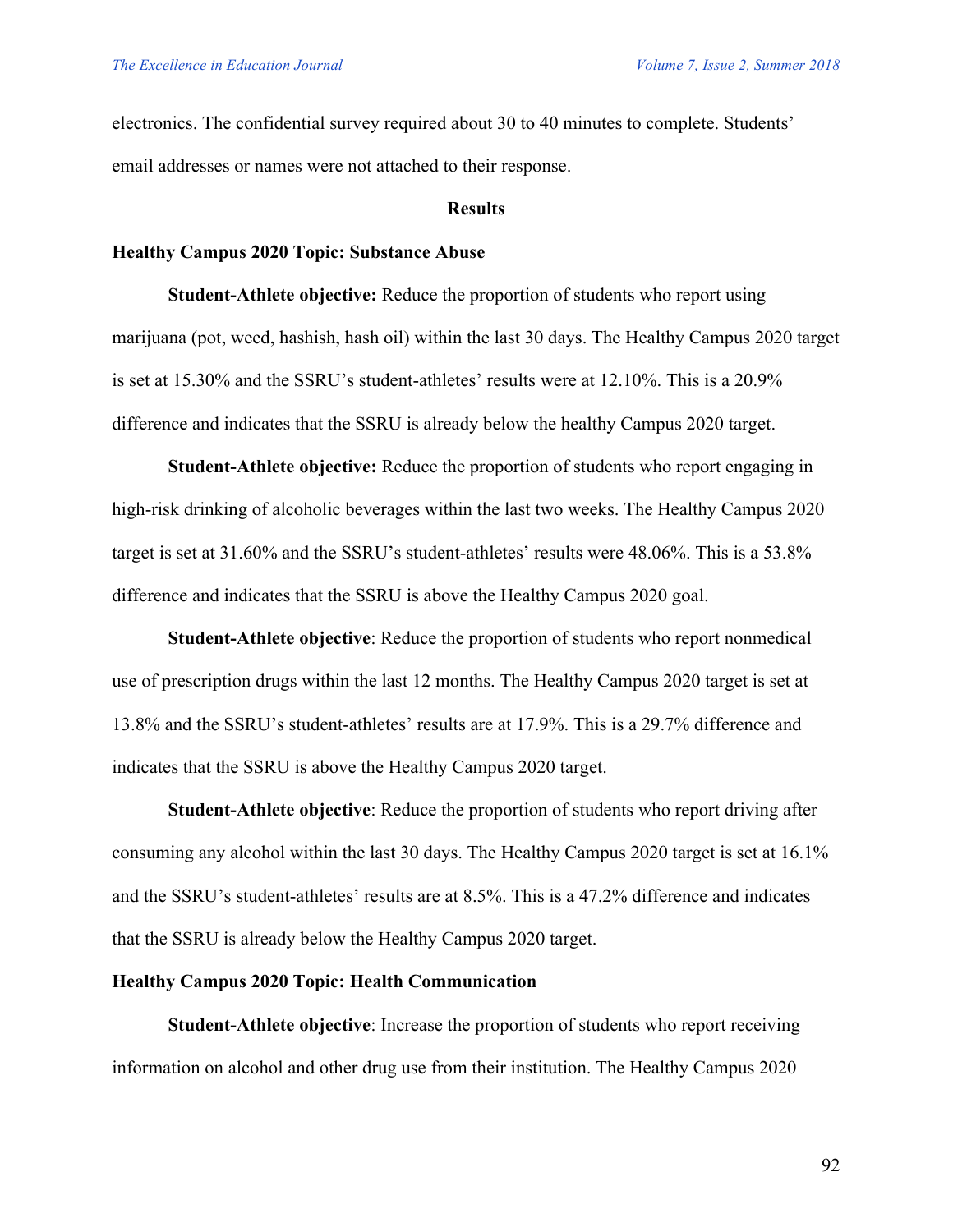target is set at 71.3% and the SSRU's student-athletes results are at 95.8%. This is a 34.4% difference and indicates that the SSRU is already above the Healthy Campus 2020 target.

#### **Limitations**

The limitations for this descriptive study should be noted. The number of student-athlete respondents (189 student-athletes) was small. Second, the study was limited by self-reporting truthfulness of the participants. Third, the sample was limited to undergraduate student-athletes at one rural, Division II, SSRU, and therefore, the results should not be generalized to undergraduate student-athletes in other regions of the United States.

#### **Discussion**

Since 2013, a stronger effort was made by the SSRU to educate student-athletes about the risks involved with the misuse of alcohol and other drug issues. In this effort, the SSRU applied for and was awarded funding for NCAA CHOICES; a grant program for NCAA member institutions to integrate athletics departments into campus wide-efforts to reduce alcohol abuse. Since receiving the grant, the athletic department has partnered with other campus departments in the development and implementation of effective alcohol and drug education projects. The prevention programs for student-athletes have focused on the social and environmental influences that are exclusive to college athletes. The CHOICES program goals include:

- Increasing peer to peer education among student athletes and the campus community,
- Challenging the norm that all student athletes drink in excessive and dangerous ways,
- Increasing night programming offer to students,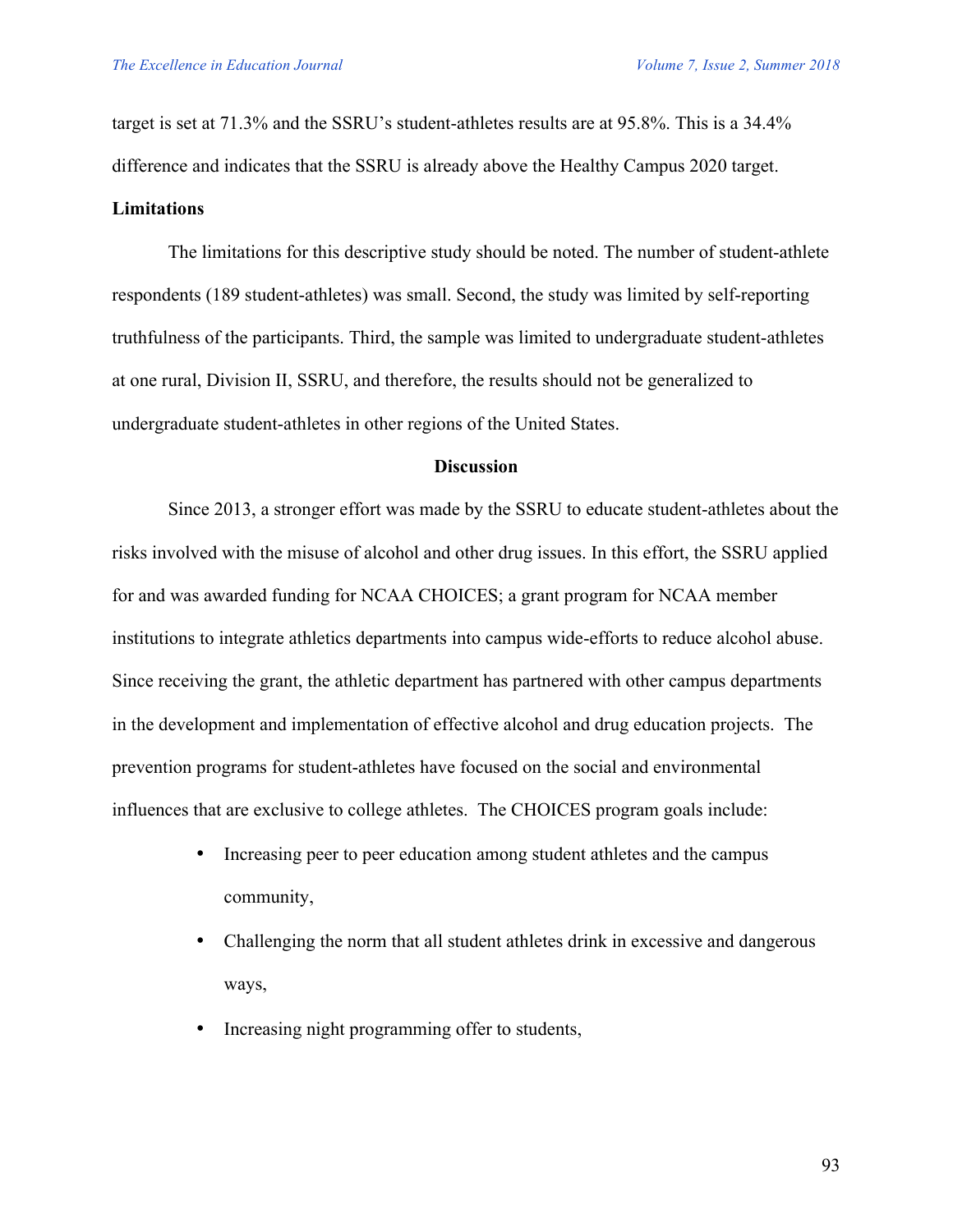• Raising self-awareness about personal alcohol risk among high risk student groups.

The results of this survey demonstrate continued efforts are necessary to affect alcohol and other drug education and prevention efforts on behalf of the student-athletes. To align the student health objectives with the Healthy Campus 2020 targets for the student-athletes, the SSRU has identified the following areas which need additional efforts: high-risk drinking and the nonmedical use of prescription drugs.

Interventions aimed explicitly at collegiate student-athletes have been shown to be successful at changing perceptions of drinking norms on campus, but have not been as successful at reducing drinking behavior among student-athletes (Thombs & Hamilton, 2002). Results by Taylor, Ward, and Hardin (2017) suggest that it may not be the sport structure (Team vs. Individual) or the specific sport team, but the culture created by the student-athletes and the coaches that effects student-athletes' motivations for alcohol consumption. A recent study by Fetherman and Bachman (2016) researching Division III student-athletes suggests that teammates do influence health behaviors such as alcohol consumption. Research has also shown that Athletic Departments' alcohol policies and prevention programming for first-year studentathletes should address the potential influence of different types of friends on alcohol use (Massengale, Ma, Rulison, Milroy, & Wyrick, 2017).

The development and utilization of effective prevention and early intervention programs should remain a priority for universities emphasizing protective factors and risk reducing factors. The SSRU is utilizing data from this study to design and implement programs that employ collaboration among student-athletes, their respective coaches, the athletics staff, and prevention specialists.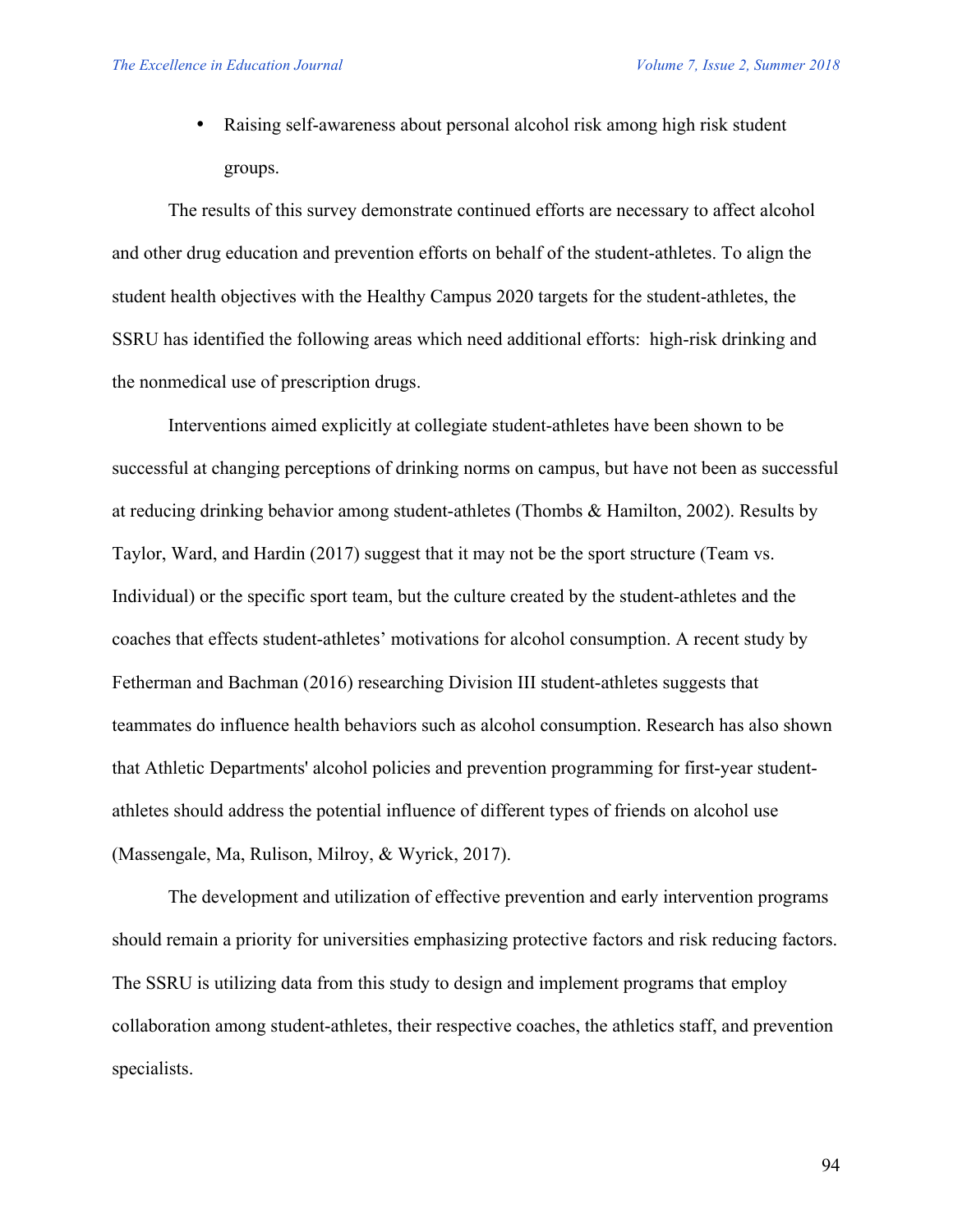# Table 1

# *Topic Areas Related to Healthy Campus 2020*

|                                             |                                       | <b>Baseline</b> | <b>Target</b> |              |
|---------------------------------------------|---------------------------------------|-----------------|---------------|--------------|
| <b>Topic Area: Substance Abuse</b>          | <b>Data Source</b>                    | 2016            | 2020          | % Difference |
| Reduce the proportion of students who       | American College Health Association - |                 |               |              |
| report using marijuana (pot, weed, hashish, | National College Health Assessment II | 12.10%          | 15.30%        |              |
| hash oil) within the last 30 days.          | (ACHA-NCHA II), Question 8A6          |                 |               | $-0.20$      |
| Reduce the proportion of students who       |                                       |                 |               |              |
| report engaging in high-risk drinking of    | American College Health Association-  |                 |               |              |
|                                             | National College Health Assessment II | 48.60%          | 31.60%        |              |
| alcoholic beverages within the last two     | (ACHA-NCHA II), Question 13           |                 |               |              |
| weeks.                                      |                                       |                 |               | 0.53         |
| Reduce the proportion of students who       | American College Health Association-  |                 |               |              |
| report nonmedical use of prescription       | National College Health Assessment II | 17.90%          | 13.80%        |              |
| drugs within the last 12 months.            | (ACHA-NCHA II), Question 18A-E        |                 |               | 0.29         |
| Reduce the proportion of students who       | American College Health Association-  |                 |               |              |
| report driving after consuming any alcohol  | National College Health Assessment II | 8.50%           | 16.10%        |              |
| within the last 30 days.                    | (ACHA-NCHA II), Question 14A          |                 |               | $-0.47$      |
| Increase the proportion of students who     | American College Health Association-  |                 |               |              |
| report receiving information on alcohol and | National College Health Assessment II | 95.80%          | 71.30%        |              |
| other drug use from their institution.      | (ACHA-NCHA II), Question 2A1          |                 |               | 0.34         |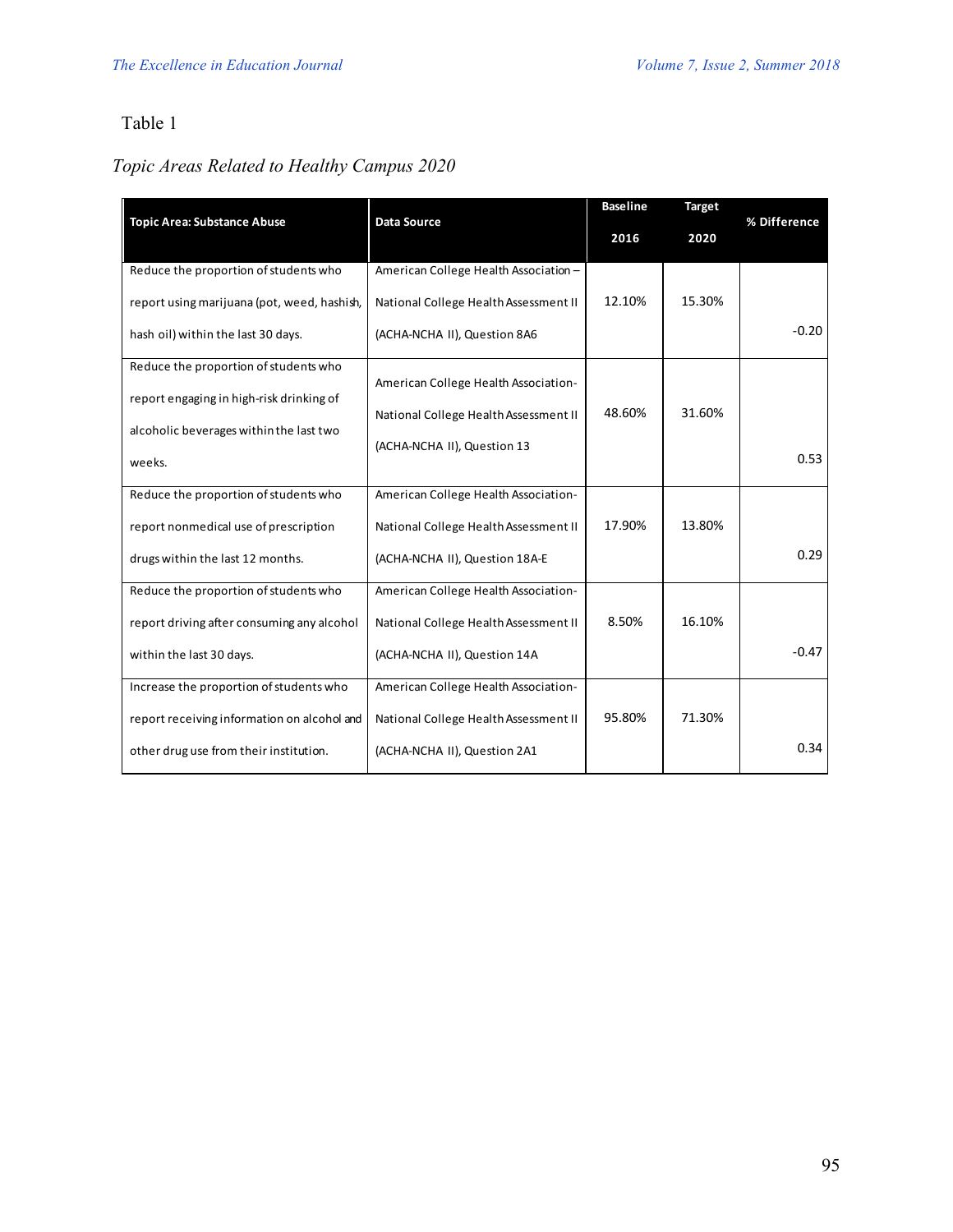| Table 2                                         |                  |                  |  |
|-------------------------------------------------|------------------|------------------|--|
| Demographics of Sample Population ( $N = 189$ ) |                  |                  |  |
| <b>Student-Athlete Demographics</b>             | $\mathbf n$      | $\frac{0}{0}$    |  |
| Age                                             |                  |                  |  |
| 18-20                                           | 127              | 67               |  |
| $21 - 24$                                       | 62               | 33               |  |
| 25-29                                           | $\boldsymbol{0}$ | $\boldsymbol{0}$ |  |
| $30+$                                           | $\boldsymbol{0}$ | $\boldsymbol{0}$ |  |
| <b>Sex</b>                                      |                  |                  |  |
| Females                                         | 108              | 57.1             |  |
| Males                                           | 81               | 42.9             |  |
| Full-time student status                        |                  |                  |  |
| Yes                                             | 185              | 97.9             |  |
| N <sub>o</sub>                                  | $\overline{4}$   | 2.1              |  |
| Ethnicity                                       |                  |                  |  |
| White                                           | 148              | 78.3             |  |
| <b>Black or African American</b>                | 25               | 13.2             |  |
| Hispanic or Latino                              | $\tau$           | 3.7              |  |
| Asian or Pacific Islander                       | $\boldsymbol{0}$ | $\boldsymbol{0}$ |  |
| American Indian or Alaskan Native               |                  |                  |  |
| Or Native Hawaiian:                             | 3                | 1.6              |  |
| <b>Biracial or Multiracial</b>                  | $\overline{4}$   | 2.1              |  |
| Other                                           | $\overline{2}$   | 1.1              |  |
| Relationships status                            |                  |                  |  |
| Single                                          | 175              | 92.6             |  |
| Married/Partnered                               | 6                | 3.2              |  |
| Separated/Divorced/Other:                       | 8                | 4.2              |  |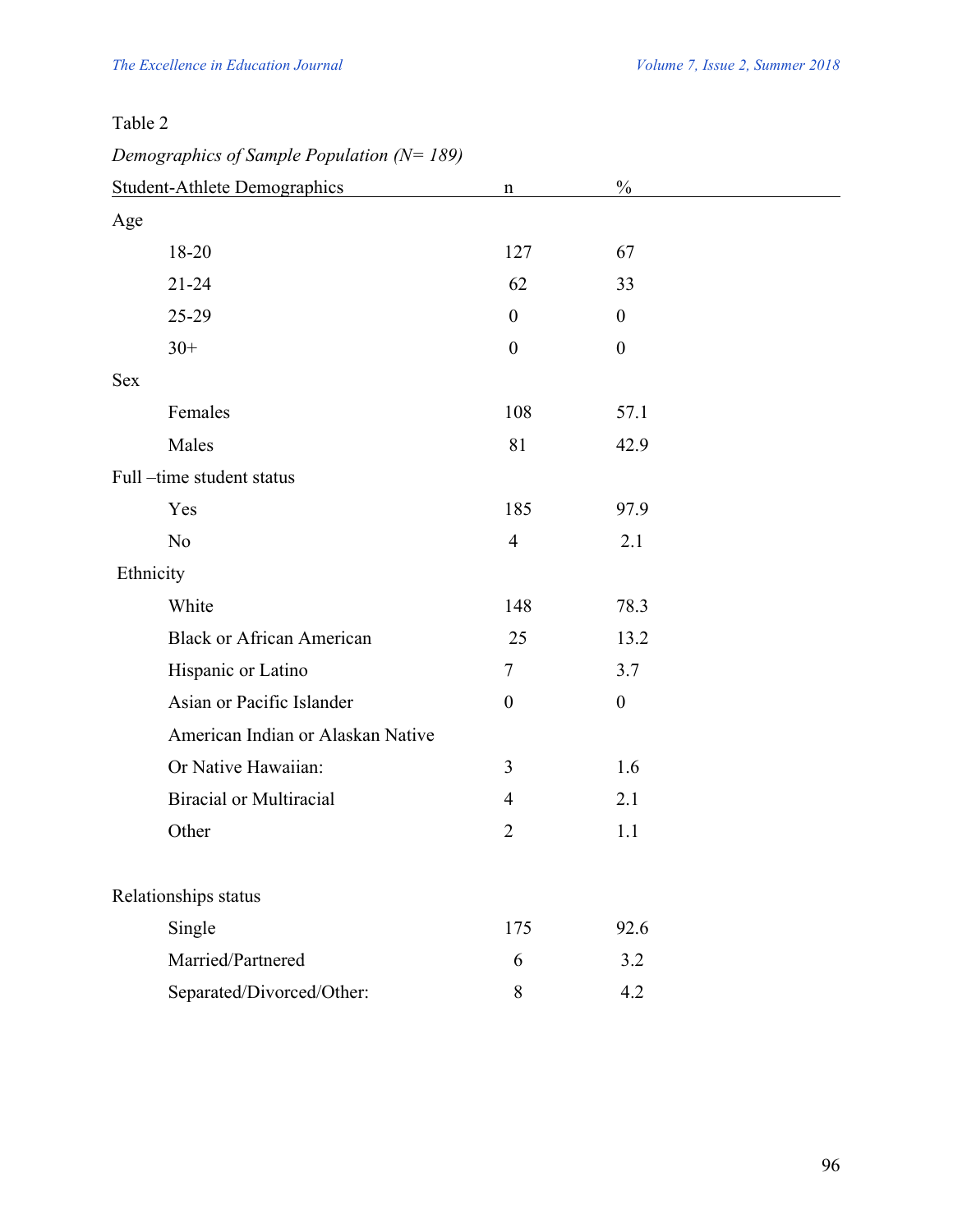#### References

- American College Health Association. (2015). *American College Health Association National College Health Assessment IIb (ACHA-NCHA IIb).* Retrieved from http://www.achancha.org/
- *American College Health Association. (Fall, 2011). American College Health Association-National College Health Assessment II: Reference Group Executive Summary Fall 2011.* Hanover.
- American College Health Association. (2016). *Healthy Campus 2020.* Retrieved from: https://www.acha.org/HealthyCampus/HealthyCampus/Student\_Objectives.aspx
- Brenner, J.W., & Swanik, K.A. (2007). High-risk drinking characteristics in collegiate athletics. *Journal of American College Health 65*(3), 267-672.
- Brenner J.W., Metz S.M., & Entriken J. (2014). Alcohol-related unintentional injury among collegiate athletes. *Athletic Training and Sports Health Care 6*, 228-236.
- Buckman, J.F., Yusko, D.A., Farris, S.G., White, H.R., & Pandina, R.J. (2011). Risk of marijuana use in male and female college student athletes and non-athletes*. Journal of Studies on Alcohol and Drugs 72*(4), 586-591.
- Calfee, R., & Fadale, P. (2006). Popular ergogenic drugs and supplements in young athletes. *Pediatric. 117*, 577–589.
- Fetherman, D. & Bachman, J. (2016). Social ecological examination of alcohol use among Division III athletes. *American Journal of Health Studies 31*(2), 82-92.
- Ford, J.A. (2007). Alcohol use among college students: A comparison of athletes and nonathletes (2007). *Substance Use and Misuse 42*(9), 1367-1377.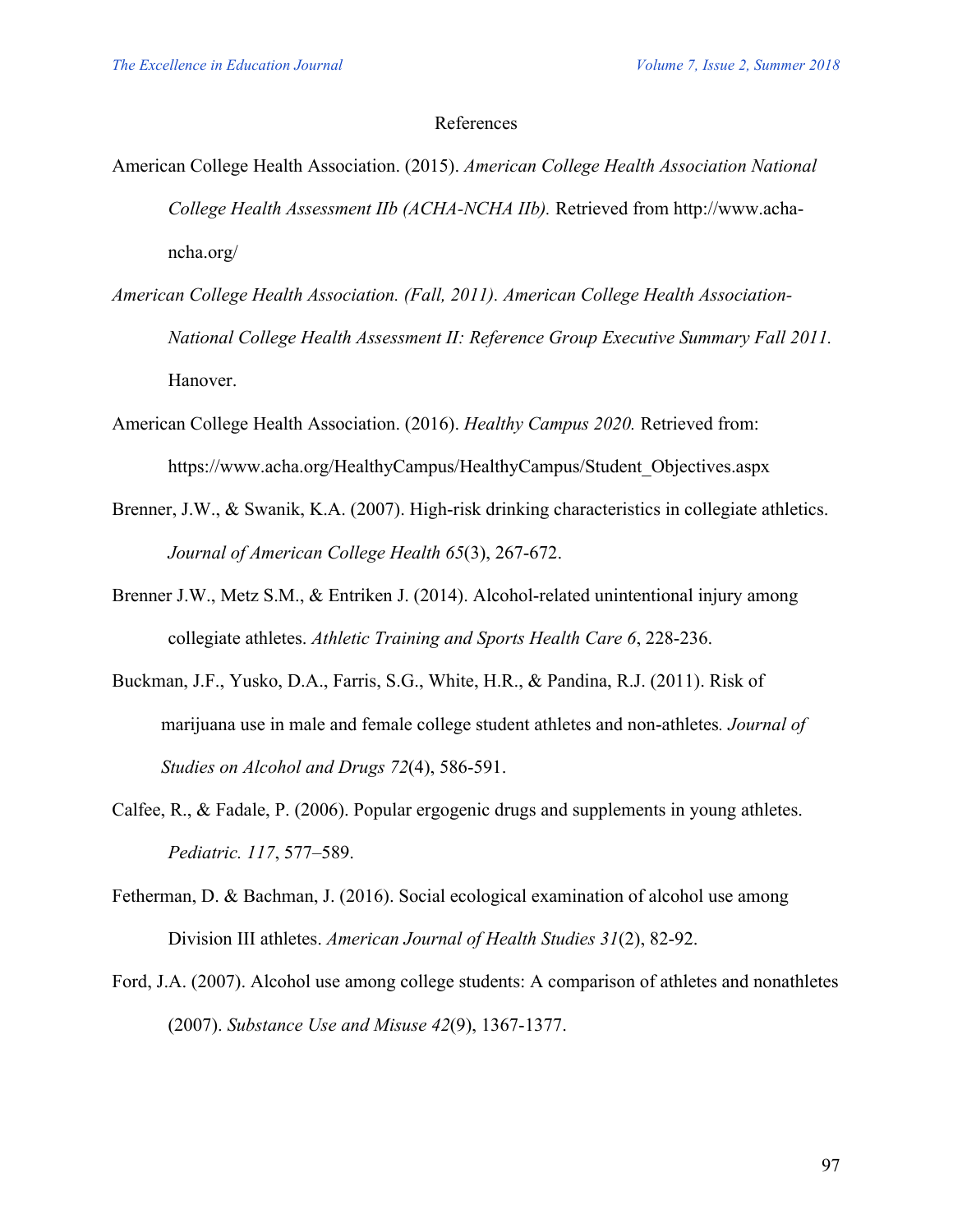- Ford, J.A., (2008) Nonmedical prescription drug use among college students: A comparison between athletes and nonathletes. *Journal of American College Health 57*(2), 211-220.
- Froiland, K., Koszewski, W., Hingst, J., & Kopecky, L. (2004). Nutritional supplement use among college athletes and their sources of information. *International Journal of Sport Nutrition and Exercise Metabolism 14*, 104–120.
- Green, G.A., Uryasz, F.D., Petr, T.A., & Bray, C.D. (2001) NCAA study of substance use and abuse habits of college student-athletes. *Clinical Journal of Sport Nutrition 11*, 51-56.
- Hingson, R.W., Zha, W., & Weitzman, E.R. (2009). Magnitude of and trends in alcohol-related mortality and morbidity among U.S. college students ages 18-24, 1998-2005. *Journal of Studies on Alcohol and Drugs, 16*, 12-20.
- Hoffman, E.W., Pinkleton, B.E., Austin, E.W., & Reyes-Velazquez, W. (2014). Exploring college students' use of general and alcohol-related social media and their associations with alcohol-related behaviors, *Journal of American College Health 62*(5), 328-335.
- Massengale, K.E., Ma, A., Rulison, K.L., Milroy, J.J., Wyrick, D.L. (2017) Perceived norms and alcohol use among first-year college student-athletes' different types of friends. *Journal of American College Health 65*(1), 32-40.
- National Association of Sport & Physical Education (NASPE). (2006). *National Standards for Sports Coaches (2<sup>nd</sup> ed.).* Champaign, IL: Human Kinetics.

O'Brien, C.P. & Lyons, F. (2000) Alcohol and the athlete. *Sports Medicine 29*(5), 295-300.

O'Brien, M.C., McCoy, T.P., Rhodes, S.D., Wagoner, A., & Wolfson, M. (2008). Caffeinated cocktails: Energy drink consumption, high-risk drinking, and alcohol-related consequences among college students. *Academic Emergency Medicine 15*(5), 452-460.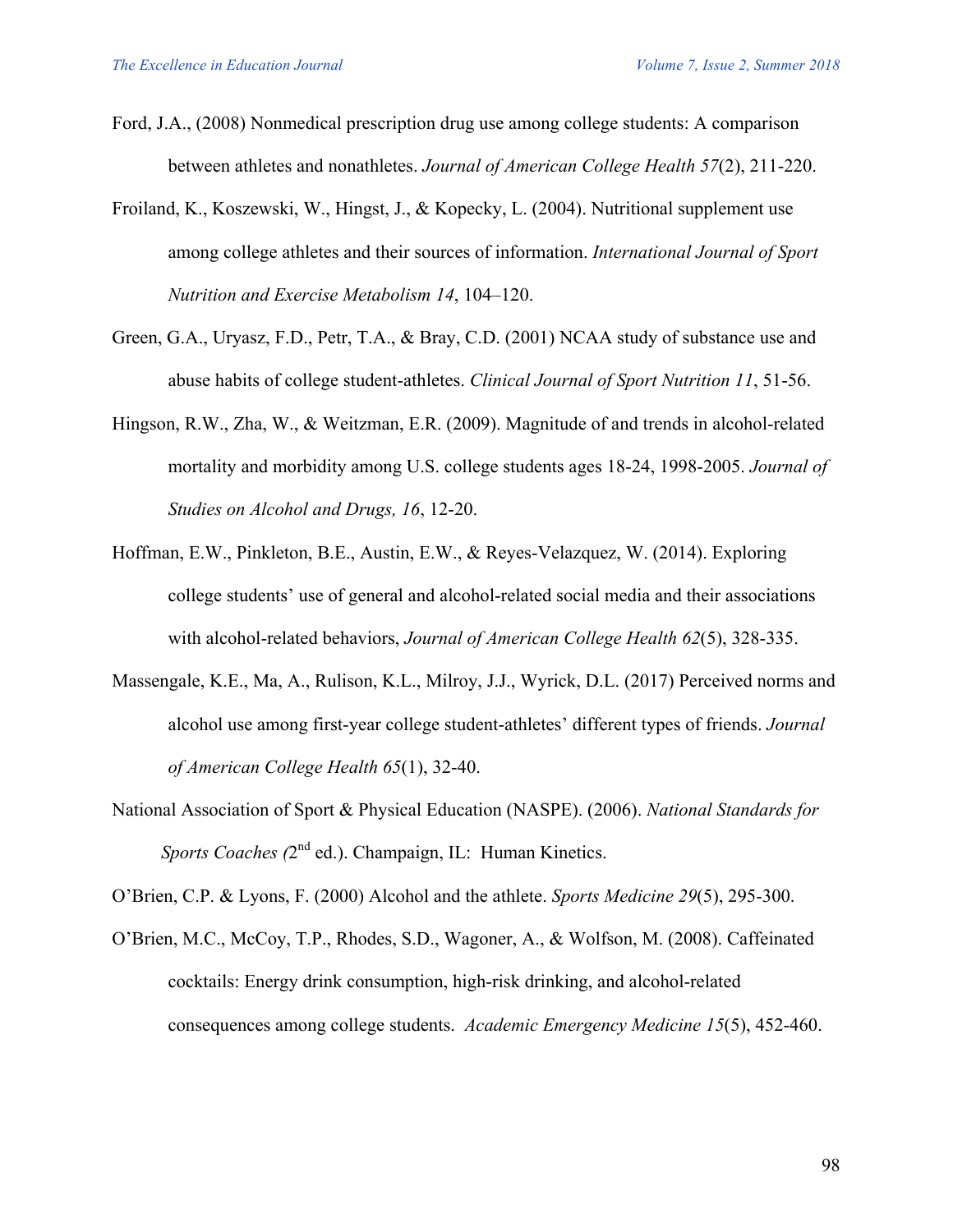Paschall, M.J. (2003). College attendance and risk-related driving behavior in a national sample of young adults. *Journal of Studies on Alcohol and Drugs 64*, 43–49.

Rexroat, M. (2014). *NCAA National Study of Substance Use Habits of College Student-Athletes*. [Final Report Power Point Slides]. Retrieved from http://www.ncaa.org/sites/default/files/Substance%20Use%20Final%20Report\_FINAL.p df

- Taylor, E.A., Ward, R.M., & Hardin, R. (2017). Examination of Drinking Habits and Motives of Collegiate Student-Athletes. *Journal of Applied Sport Management 9*(1), 56-82.
- Teeters, J.B., Borsari, B., Martens, M.P., & Murphy, J.G. (2015). Brief motivational interventions are associated with reductions in alcohol-impaired driving among college drinkers, *Journal of Studies on Alcohol and Drugs 76*(5), 700-709.
- Thombs, D.L. & Hamilton, M.J. (2002). Effect of a social norm feedback campaign on the drinking norms and behavior of Division I student-athletes. *Journal of Drug Education 32*(3), 227-244.
- Tokish, J.M., Kocher, M.S., & Hawkins, R.J. (2004). Ergogenic aids: A review of basic science, performance, side effects, and status in sports. *American Journal of Sports Medicine 32*, 1543–1553.
- Tricker, R. (2000) Painkilling drugs in collegiate athletics: Knowledge, attitudes, and use of student athletes. *Journal of Drug Education 30*, 313–324.
- U.S. Department of Education, Office of Safe and Drug-Free Schools. (2008). *Alcohol and Other Drug Prevention on College Campuses: Model Programs*. Retrieved from http://www.alcoholeducationproject.org/DOEModelPrograms2008.pdf